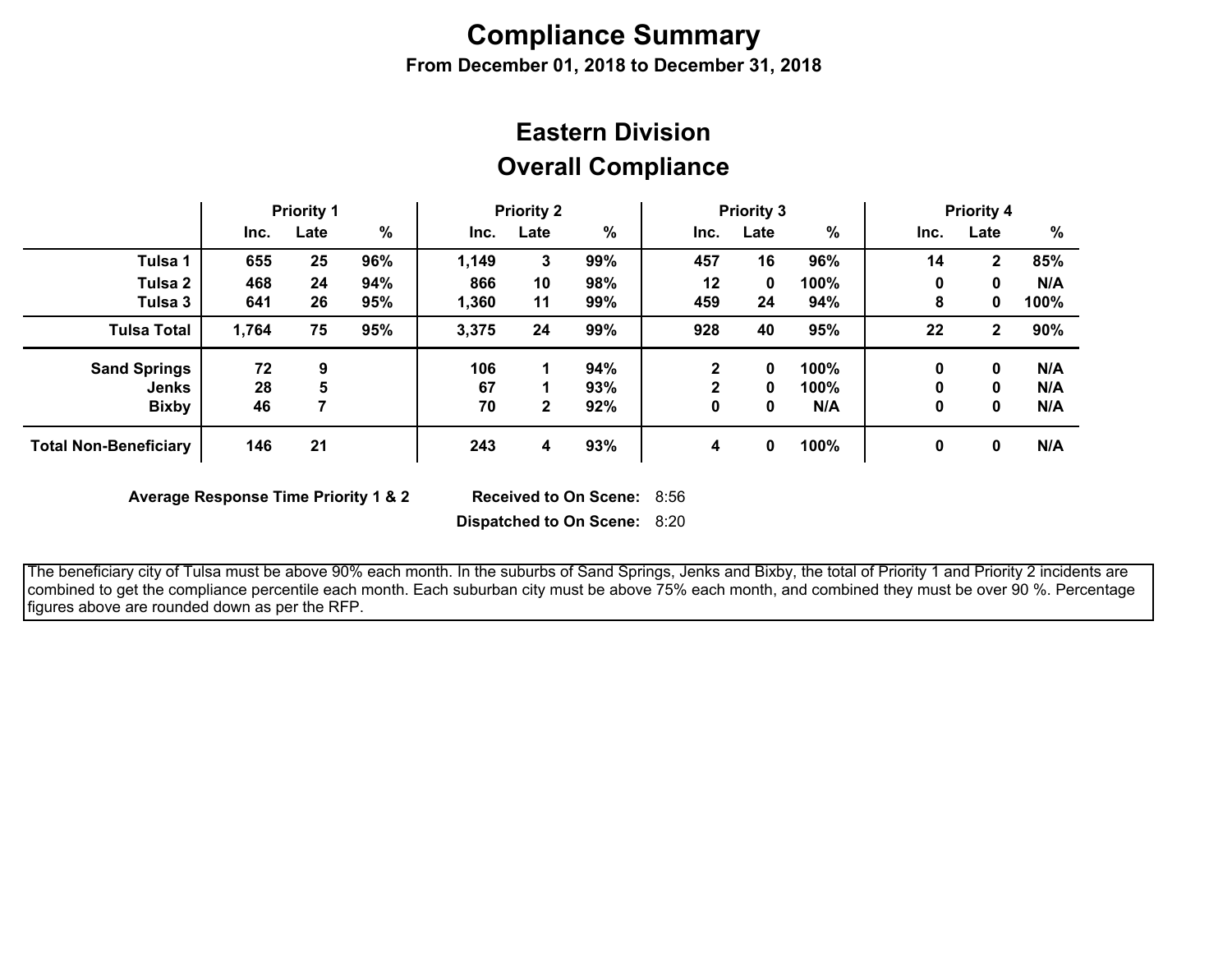# **Compliance Summary**

**From December 01, 2018 to December 31, 2018**

### **Overall Compliance Western Division**

|                               | <b>Priority 1</b> |           | <b>Priority 2</b> |              |              | <b>Priority 3</b> |      |                | <b>Priority 4</b> |              |                      |      |
|-------------------------------|-------------------|-----------|-------------------|--------------|--------------|-------------------|------|----------------|-------------------|--------------|----------------------|------|
|                               |                   | Inc. Late | $\%$              | Inc.         | Late         | %                 | Inc. | Late           | %                 | Inc.         | Late                 | %    |
| <b>Oklahoma City 1</b>        | 991               | 55        | 94%               | 1,531        | 10           | 99%               | 464  | 17             | 96%               | 20           | 1                    | 95%  |
| <b>Oklahoma City 2</b>        | 1,064             | 104       | 90%               | 1,601        | 16           | 99%               | 266  | 11             | 95%               |              | $\mathbf{0}$         | 100% |
| <b>Edmond</b>                 | 162               | 9         | 94%               | 262          | 3            | 98%               | 51   | $\overline{2}$ | 96%               | 0            | 0                    | N/A  |
| <b>Total OKC &amp; Edmond</b> | 2,217             | 168       | 92%               | 3,394        | 29           | 99%               | 781  | 30             | 96%               | 21           | $\blacktriangleleft$ | 95%  |
| <b>Mustang</b>                | 39                | 1         |                   | 57           | 2            | 96%               | 13   | 0              | 100%              | $\mathbf 0$  | $\mathbf 0$          | N/A  |
| <b>The Village</b>            | 27                | 6         |                   | 47           | $\mathbf{2}$ | 89%               | 0    | 0              | N/A               | $\mathbf{0}$ | $\mathbf 0$          | N/A  |
| <b>Nichols Hills</b>          | 7                 | 0         |                   | $\mathbf{3}$ | 0            | 100%              | 0    | 0              | N/A               | $\mathbf{0}$ | $\mathbf 0$          | N/A  |
| <b>Total Non-Beneficiary</b>  | 73                | 7         |                   | 107          | 4            | 93%               | 13   | $\mathbf{0}$   | 100%              | 0            | $\mathbf 0$          | N/A  |
| Piedmont                      | 6                 |           |                   | $\mathbf{3}$ |              |                   | 0    |                |                   | $\mathbf 0$  |                      |      |

**Average Response Time Priority 1 & 2** 

**Dispatched to On Scene:** 8:32 Received to On Scene: 8:56

The beneficiary city of Oklahoma City must be above 90% each month. In the suburbs of Mustang, The Village, and Nichols Hills, the total of Priority 1 and Priority : incidents are combined to get the compliance percentile each month. Each suburban city must be above 75% each month, and combined they must be over 90 %. Percentage figures above are rounded down as per the RFP.